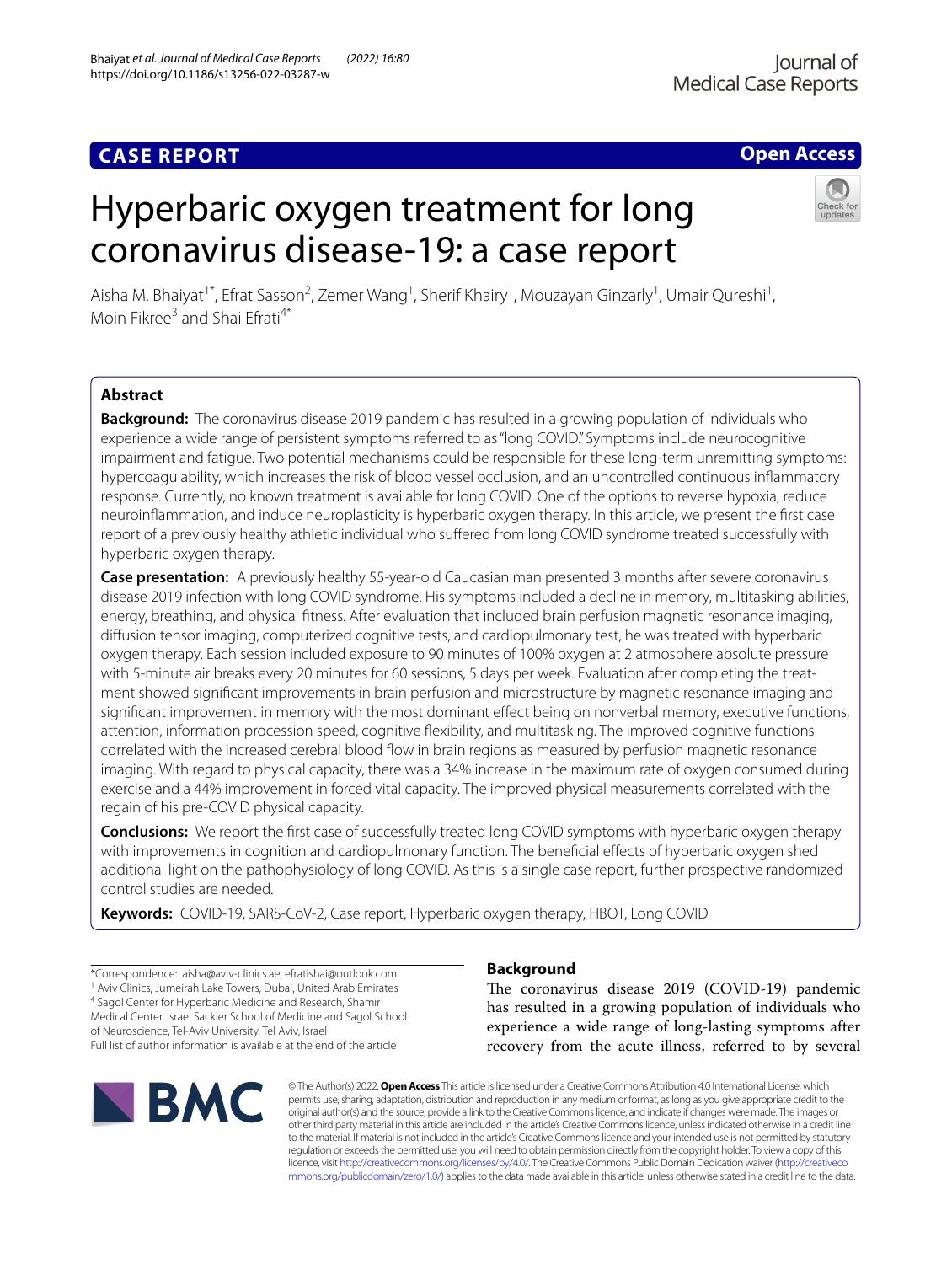terms, including "post-COVID conditions" and "long COVID." The five most common symptoms recognized post-COVID are fatigue (58%), headache (44%), cognitive impairment (27%), hair loss (25%), and dyspnea (24%) [\[1](#page-4-0)].

Two main biological sequelae of COVID-19 play roles in the pathogenesis of long COVID. The first is hypercoagulability state characterized by increased risk of small- and large-vessel occlusion  $[2]$  $[2]$ . The second is an uncontrolled continuous infammatory response [\[3](#page-4-2)]. Microinfarcts and neuroinfammation are important causes of brain hypoxia and can be responsible for the chronic unremitting neurocognitive decline in patients with long COVID  $[4]$  $[4]$ . One of the options to reverse hypoxia, reduce neuroinfammation, and induce neuroplasticity is hyperbaric oxygen therapy (HBOT) [\[5](#page-4-4)]. In this article, we present the frst case report of previously healthy, athletic individual who sufered from longstanding post-COVID syndrome treated successfully with HBOT.

#### **Case presentation**

A 55-year-old previously healthy Caucasian man suffering from persistent unremitting symptoms of long COVID attended our clinic for evaluation. The clinical presentation included memory problems, worsening of multitasking abilities, fatigue, low energy, breathlessness, and reduced physical ftness, which all started after acute SARS-CoV-2 infection diagnosed 3 months before. He initially developed high-grade fever without chest pain, cough, or shortness of breath, on 21 January 2021. He was admitted to hospital because of dehydration on 30 January 2021 and was diagnosed with COVID-19 by reverse-transcription polymerase chain reaction (RT-PCR). During the hospital stay, he developed acute respiratory syndrome due to pneumonitis and required supportive treatment with high-flow oxygen for 1 week. He was discharged from hospital on 16 February 2021. At discharge, he was stable with normal oxygen and no neurological defciencies were noted on physical examination. In addition, 6 weeks after being diagnosed with COVID-19, he developed a pulmonary embolus and was treated with rivaroxaban. Prior to the SARS-CoV-2 infection, he had been a healthy, high-functioning, and athletic individual.

The baseline evaluation done at our clinic, 3 months after the acute infection, included brain magnetic resonance imaging (MRI) with perfusion and difusion tensor imaging (DTI), computerized neurocognitive evaluation, cardiopulmonary exercise test (CPET), and pulmonary function tests.

At baseline, the patient complained of shortness of breath with exercise as well as difficulties with memory and multitasking that started after his COVID-19 illness.

Physical and neurological examination was normal. Brain MRI evaluation demonstrated reduced perfusion that correlated with the cognitive decline as detailed below. He was referred to hyperbaric oxygen therapy (HBOT) that included 60 sessions, 5 days per week. Each session included exposure to 90 minutes of 100% oxygen at 2 atmosphere absolute with 5-minute air breaks every 20 minutes.

The patient started his first HBOT on 19 April 2021 and fnished on 15 July 2021 without any signifcant side efects. After the frst fve sessions, he reported that his breathing had started to improve and that he no longer had muscle aches after exercise. After 15 sessions, he noted less fatigue and an improvement in his previous low energy. After 20 sessions, he noticed that his breathing and exercise capacity had returned to his capacity pre-SARS-CoV-2 infection, returning to running mountain trails. Additionally, he noted that his memory and multitasking ability returned to his pre-COVID-19 levels.

The baseline brain MRI, prior to the HBOT, showed two small foci of signal alterations in the right and left parietal regions suggestive of early small-vessel disease. In addition, there was a global decrease in the brain perfusion. As detailed in Fig. [1](#page-2-0) and Table [1](#page-2-1), re-evaluation after HBOT (done 4 weeks after the last HBOT to avoid any potential intermediate efect) revealed a signifcant increase in brain perfusion. Tables [2](#page-2-2) and [3](#page-2-3) present the improvements in the brain microstructure as demonstrated by MRI–DTI.

Neurocognitive assessment was done using NeuroTrax full computerized testing battery to measure diferent aspects of brain function, such as memory, information processing speed, attention, and executive function, was done before and after HBOT. The post-HBOT neurocognitive testing showed signifcant improvement in global memory with the most dominant efect being on nonverbal memory, executive functions, attention, information procession speed, cognitive fexibility, and multitasking. Table [4](#page-2-4) summarizes the pre- and post-HBOT scores in the diferent cognitive domains.

Physical capacity was evaluated by maximal cardiopulmonary exercise test (CPET) conducted on a COSMED treadmill using the Boston [5](#page-3-0) protocol. Table 5 presents the pre- and post-HBOT physiological evaluated parameters. As detailed, there was a 34% increase in the  $VO<sub>2</sub>$ max from 3083 to 4130 mL per minute after HBOT. The forced vital capacity (FVC) improved by 44% from 4.76 to 6.87 L, the forced expiratory volume (FEV) by 23% from 3.87 to 4.76 L, and peak flow measurement (PEF) by 20.2% from 10.17 to 12.22 L per second.

After receiving full information at the end of his post-HBOT evaluation, the patient signed an informed consent allowing publication of his medical information.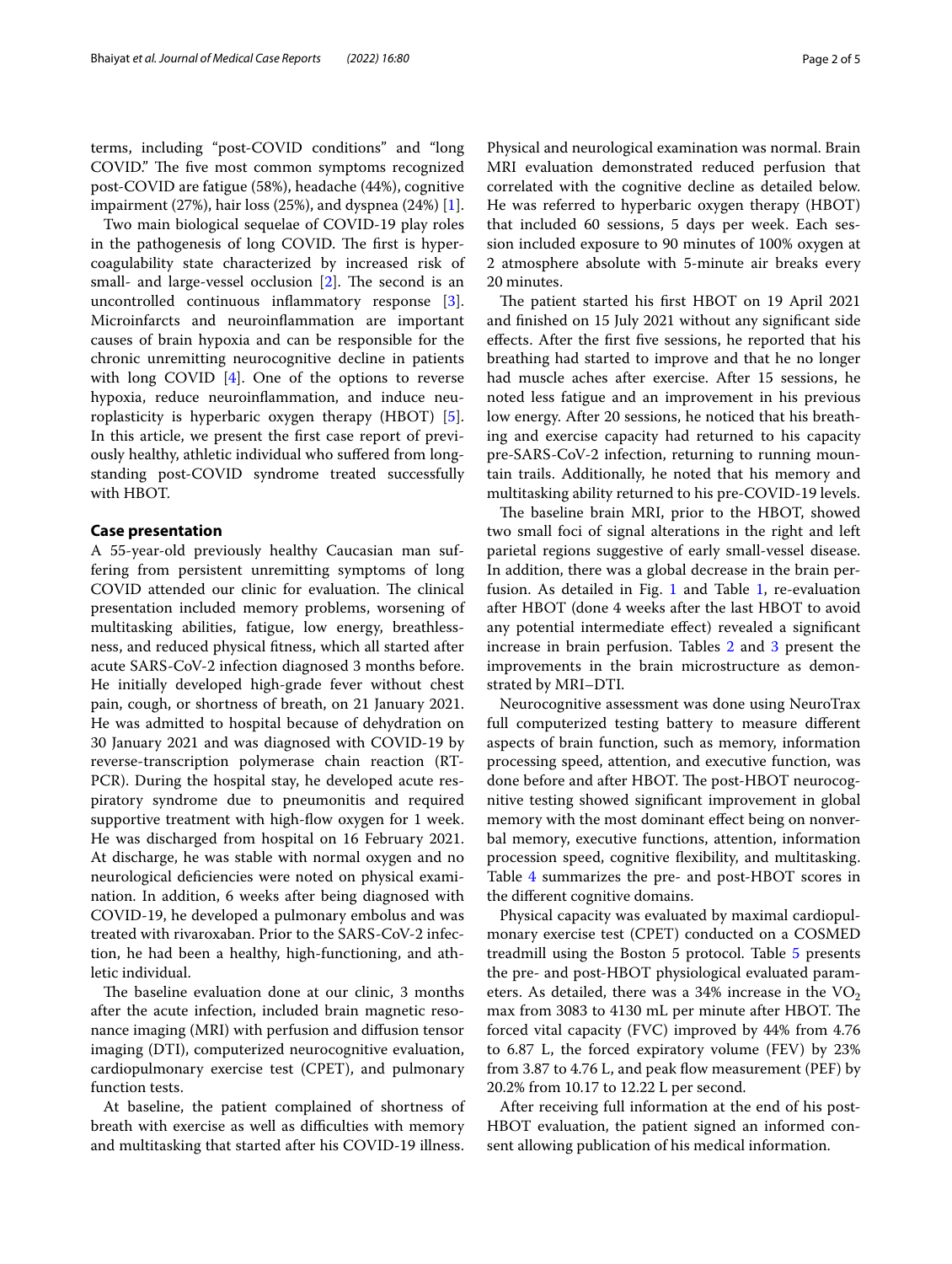<span id="page-2-1"></span><span id="page-2-0"></span>**Table 1** Brain blood flow changes before and after hyperbaric oxygen therapy

| <b>Brain region</b>                        |       |       | Pre-HBOT Post-HBOT Change in % |
|--------------------------------------------|-------|-------|--------------------------------|
| White matter right (R)                     | 19.43 | 22.89 | 17.80                          |
| White matter left (L)                      | 19.17 | 22.23 | 16                             |
| Gray matter R                              | 32.34 | 38.6  | 19.40                          |
| Gray matter L                              | 33.3  | 38.91 | 16.80                          |
| Primary gustatory cortex R                 | 34.22 | 47.43 | 38.60                          |
| Lateral postcentral gyrus R                | 32.08 | 42.79 | 33.40                          |
| Superior temporal gyrus R                  | 38.04 | 50.65 | 33.10                          |
| Supramarginal gyrus R                      | 36.37 | 46.39 | 27.60                          |
| Anterior cingulate cortex L                | 40.16 | 50.61 | 26                             |
| Inferior frontal gyrus L                   | 39.47 | 49.6  | 25.70                          |
| Inferior frontal gyrus (Broca's<br>area) R | 37.55 | 46.81 | 24.70                          |
| Medial frontal gyrus R                     | 29.57 | 36.67 | 24                             |

#### **Discussion and conclusions**

Here, we report the frst case of a patient with long COVID with cognitive and cardiorespiratory symptoms treated successfully by HBOT. Following treatment, he showed signifcant improvements in brain perfusion, white matter brain microstructure, and cognitive and cardiopulmonary function. This case report shows that HBOT has potential use for treatment of patients with long COVID who sufer from unremitting cognitive and physical functional decline.

Hypoxia plays an important role in the pathophysiology of long COVID. Systemic hypoxia could result from lung impairment, and organ-related hypoxia can develop because of vascular damage. Persisting lung function <span id="page-2-2"></span>**Table 2** Magnetic resonance imaging–difusion tensor imaging fractional anisotropy changes before and after hyperbaric oxygen therapy

| <b>Brain region</b>                       |      | Pre-HBOT Post-HBOT | Change in % |
|-------------------------------------------|------|--------------------|-------------|
| Superior fronto-occipital<br>fasciculus L | 0.44 | 0.48               | 7.52        |
| Cingulum (hippocampus) R                  | 0.24 | 0.26               | 7.46        |
| Superior corona radiata L                 | 0.39 | 0.42               | 5.63        |
| Body of corpus callosum                   | 0.43 | 0.45               | 5.39        |
| Cingulum (hippocampus) L                  | 0.23 | 0.24               | 4.59        |
| Corticospinal tract L                     | 0.37 | 0.38               | 3.49        |
| External capsule L                        | 0.36 | 0.38               | 3.23        |
| Superior corona radiata R                 | 0.43 | 044                | 3.21        |
|                                           |      |                    |             |

Fractional anisotropy (FA) is a measure used to evaluate white matter fber integrity, directionality, and order. A higher value of FA indicates better fber organization.

*DTI* difusion tensor imaging

<span id="page-2-3"></span>

|         |  |  | <b>Table 3</b> Magnetic resonance imaging-diffusion tensor imaging |  |
|---------|--|--|--------------------------------------------------------------------|--|
|         |  |  | mean diffusivity changes before and after hyperbaric oxygen        |  |
| therapy |  |  |                                                                    |  |

| <b>Brain region</b>                       |      |      | Pre-HBOT Post-HBOT Change in % |
|-------------------------------------------|------|------|--------------------------------|
| Medial lemniscus R                        | 1.3  | 1.24 | 4.72                           |
| Superior longitudinal fascicu-<br>lus L   | 0.76 | 0.73 | 4.61                           |
| Medial lemniscus L                        | 1.23 | 1.18 | 4.34                           |
| Superior corona radiata L                 | 0.77 | 0.74 | 3.18                           |
| Superior fronto-occipital<br>fasciculus L | 0.75 | 0.72 | 3.14                           |
| Sagittal stratum L                        | 0.83 | 0.81 | 2.51                           |
| Pontine crossing tract                    | 0.76 | 0.75 | 2.35                           |
| Fornix I                                  | 1.01 | 0.99 | 2.06                           |

Mean difusivity (MD) is a measure used to evaluate white matter fber density. A lower value of MD indicates a higher density.

*DTI* difusion tensor imaging

<span id="page-2-4"></span>

|         |  |  | Table 4 Cognitive scores before and after hyperbaric oxygen |  |
|---------|--|--|-------------------------------------------------------------|--|
| therapy |  |  |                                                             |  |

| <b>Neurotrax</b>             |       | Pre-HBOT Post-HBOT | Change in % |
|------------------------------|-------|--------------------|-------------|
| Global cognitive score       | 93.3  | 99.4               | 6.5         |
| Memory                       | 98.8  | 105.8              | 7.1         |
| Nonverbal memory             | 96.2  | 114                | 18.5        |
| Delayed nonverbal memory     | 105.6 | 113.6              | 7.6         |
| Verbal memory                | 92.1  | 94.5               | 2.6         |
| Delayed verbal memory        | 101.3 | 101.3              | 0           |
| Executive function           | 101.2 | 112.6              | 11.3        |
| Information processing speed | 74.6  | 80.8               | 8.3         |
| Attention                    | 87.9  | 92.1               | 4.8         |
| Motor skills                 | 104   | 105.6              | 1.5         |
|                              |       |                    |             |

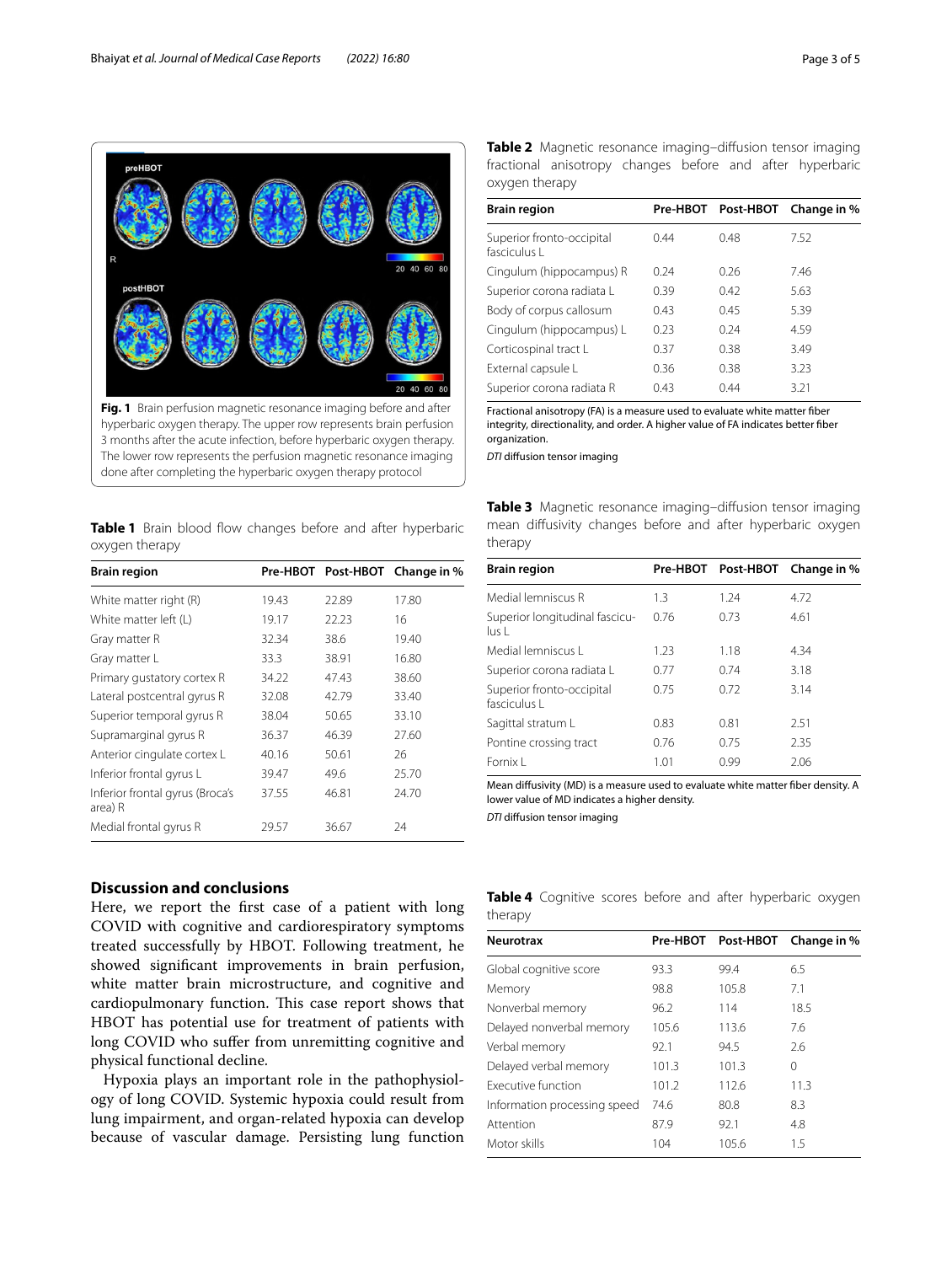<span id="page-3-0"></span>**Table 5** Physiological parameters before and after hyperbaric oxygen therapy

| Cardiopulmonary exercise<br>test      |       |       | Pre-HBOT Post-HBOT Change in % |
|---------------------------------------|-------|-------|--------------------------------|
| VO <sub>2</sub> max (mL/min)          | 3083  | 4130  | 34                             |
| VO <sub>2max</sub> /kg (mL/min/kg)    | 31.5  | 42.4  | 34.6                           |
| Lactic threshold (mL/min)             | 2941  | 3439  | 16.9                           |
| Respiratory threshold (mL/min)        | 3103  | 4076  | 31.4                           |
| Metabolic equivalent of task<br>(MET) | 9     | 12.1  | 34.4                           |
| Maximal heart rate (bpm)              | 155   | 164   | 5.8                            |
| VO <sub>2</sub> /HR (mL per beat)     | 19.9  | 25.2  | 26.6                           |
| Pulmonary function tests              |       |       |                                |
| FVC(L)                                | 4.76  | 6.87  | 44.3                           |
| $FEV1$ (L)                            | 3.87  | 4.76  | 23                             |
| PEF (L/s)                             | 10.17 | 12.22 | 20.2                           |
|                                       |       |       |                                |

*VO2max* maximum rate of oxygen consumed during exercise, *ml/min* milliliter per minute, VO<sub>2</sub>max/kg maximum rate of oxygen consumed during exercise per kilogram, *ml/min/Kg* milliliters per minute per kilogram, *MET* metabolic equivalent of task, *bpm* heartbeats per minute, *VO<sub>2</sub>*/HR rate of oxygen consumed per heart rate, *FVC* forced vital capacity, *L* liters, *FEV1* forced expiratory volume, PEF peak flow measurement, L/s liters per second

impairment has been seen in patients who required supplemental oxygen during acute SARS-CoV-2 infection even 6 and 12 months after the acute infection [[6](#page-4-5)]. Since brain functionality and regenerative capacity is sensitive to any decline in oxygen supply [\[7\]](#page-4-6), long-term cognitive deficits correlate with the amount of oxygen needed to overcome the respiratory difficulties  $[1]$  $[1]$ . With regard to organ-related ischemia, COVID-19 induced endothelial damage and hypercoagulation, which increases the risk of vascular dysfunction responsible for the high prevalence of myocardial infarction, ischemic strokes, and pulmonary embolism [\[8](#page-4-7)]. In the presented case, the patient required supportive treatment with high-flow oxygen for 1 week during the acute illness, meaning he had sufered from systemic hypoxia with its consequent risk for longterm cognitive impairment due to anoxic brain damage. Moreover, 6 weeks after the acute infection, he developed a pulmonary embolus, representative of the endothelial dysfunction with additional exposure to systemic hypoxia. In addition, as demonstrated by the brain perfusion MRI, he had microvascular-related perfusion defects that correlated with his neurocognitive decline.

HBOT involves the inhalation of 100% oxygen at pressures exceeding 1 atmosphere absolute (ATA), thus enhancing the amount of oxygen dissolved in the body tissues. Even though many of the benefcial efects of HBOT can be explained by improvement of tissue oxygenation, it is now understood that the combined action of hyperoxia and hyperbaric pressure triggers both oxygen- and pressure-sensitive genes, resulting in induction

of regenerative processes including stem cell proliferation and mobilization with anti-apoptotic and anti-infammatory factors, angiogenesis, and neurogenesis [\[9](#page-4-8)[–12](#page-4-9)]. HBOT can induce neuroplasticity and improve cognitive function even years after the acute insult [\[13](#page-4-10)]. In the case presented of long COVID, HBOT improved cerebral blood flow to the malperfused brain regions (indicative of brain angiogenesis) and improved the integrity of brain microstructure (indicative of neurogenesis). The correlation between the signifcant improvements demonstrated on brain imaging and the neurocognitive improvements indicates that most of the benefcial efects of HBOT are indeed related to its ability to induce neuroplasticity of the brain's dysfunctional regions.

HBOT has been demonstrated to have beneficial effects on mitochondrial function, a crucial element of appropriate muscle function [[12](#page-4-9)]. HBOT can also increase the number of proliferating and diferentiating satellite cells as well as the number of regenerated muscle fbers, and promote muscle strength  $[14]$  $[14]$ . The newly intermittent repeated HBOT protocol was demonstrated to have the potential to improve lung function with respect to peak expiratory flow (PEF) and force vital capacity (FVC)  $[15]$  $[15]$ . In the presented patient, performance capacity of the cardiopulmonary system was evaluated using cardiopulmonary exercise test (CPET) and pulmonary function tests. HBOT induced a signifcant improvement of 34% in the maximal oxygen consumption capacity, an improvement of 34.4% in the maximal METs, and an increase of 16.9% in the lactic threshold. With regard to lung function, FVC was improved by 44.3%, and PEF by 20.2%. These measurable improvements correlated with the patient's ability to regain his previous high athletic performance.

In this reported case, HBOT was initiated more than 3 months after the acute SARS-CoV-2 infection. Even though the symptoms persisted till the HBOT was initiated and signifcant improvement began only after HBOT was initiated, it is possible that at least some of the clinical improvement could have occurred without HBOT. However, the abrupt signifcant improvement with full recovery after the chronic nature of the symptoms, our understanding of the physiological efects of HBOT, and the objective measurements done on this patient support the relation between the treatment and the improvements seen. As this is only a case report, further prospective clinical trials are needed to gain a better understanding of the potential benefcial efects of HBOOT for patients with long COVID.

In summary, this article represents the frst case report showing that long COVID can be treated with HBOT. The beneficial effect of HBOT sheds additional light on the pathophysiology of this syndrome. As this is a single case report, further prospective randomized control